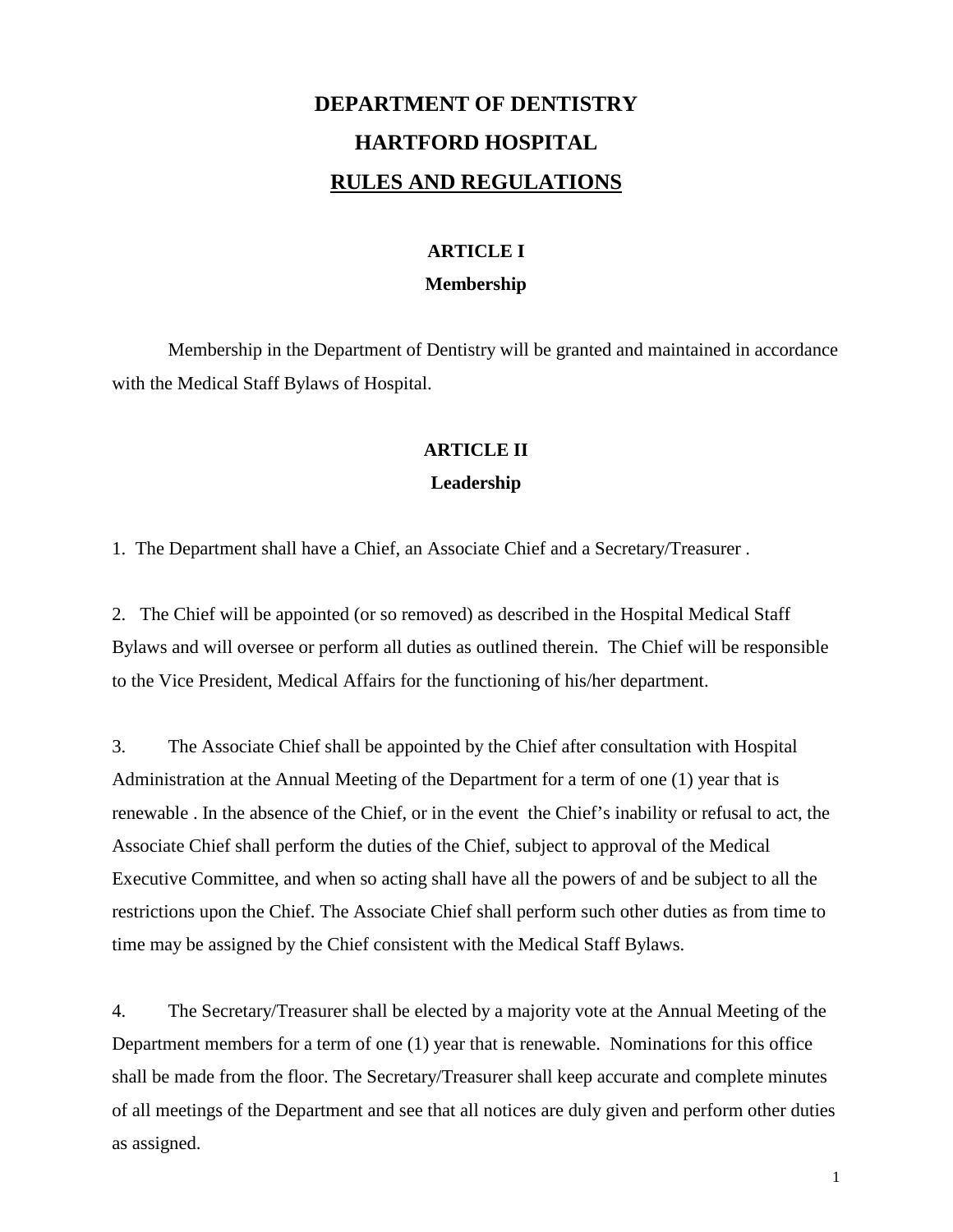5. If any appointed leadership position of the Department becomes vacant, it shall be filled at the next meeting of the Department.

### **ARTICLE III**

### **Divisions**

1. The Department shall be organized into Divisions as established by the Chief from time to time after consultation with and approval of Hospital Administration. Each Division will have a Division Director who will report to the Chief. The Division Director will be appointed by the Chief after consultation with and approval of Hospital Administration with input from the Executive Committee.

2. Membership in a Division will be granted and maintained by application to and an appointment by the Chief of the Department with input from the Division Director consistent with Department policies and Hospital's Credentials policy.

3. Each Division will have delineations of privileges for procedures and other activities developed by the Department and consistent with the Hospital Credentials policy.

4. The Department shall be divided into the Sub-specialty Divisions as set forth in Attachment A.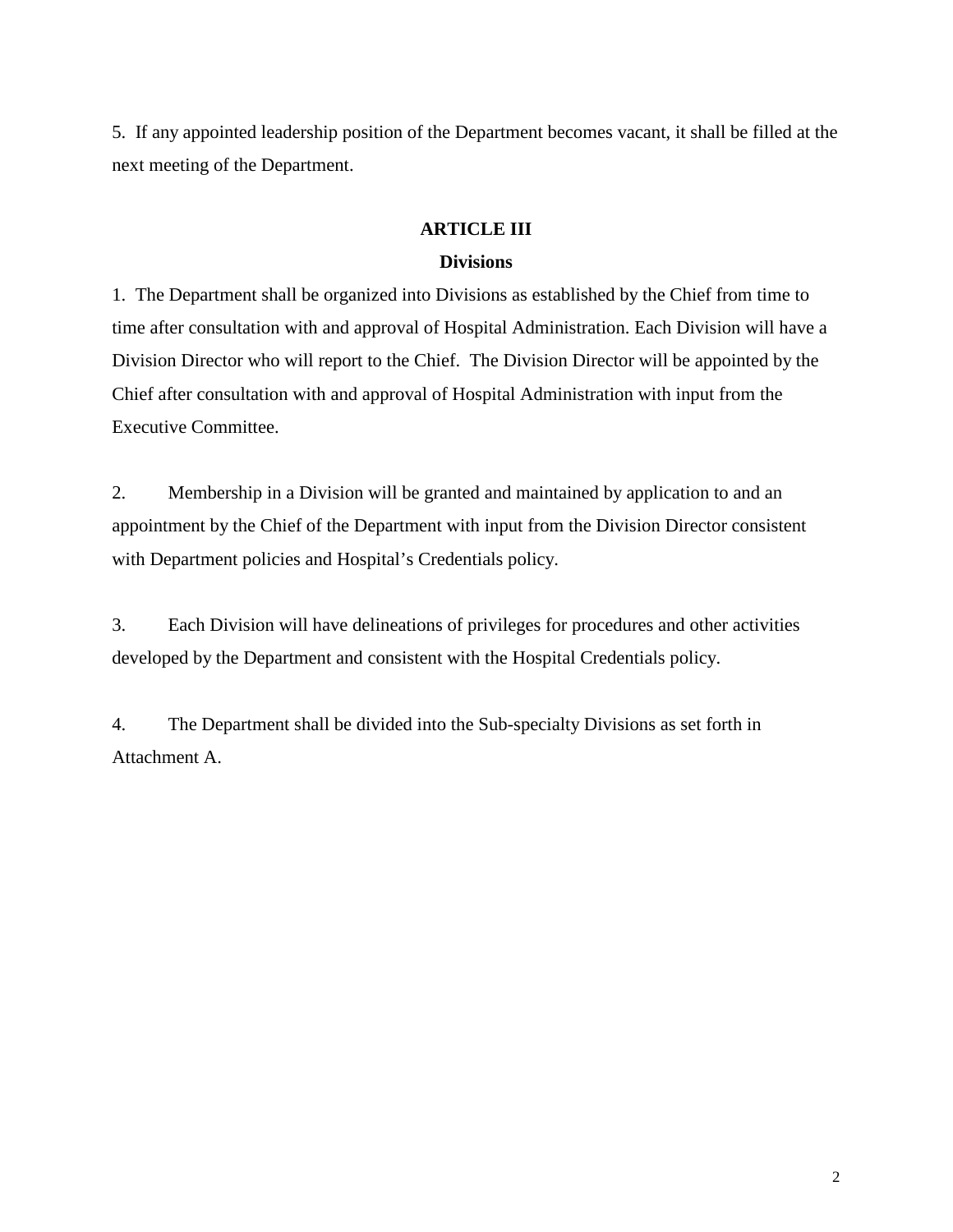## **ARTICLE IV Committees**

1. The Department shall have the standing committees outlined below. In addition, the Chief shall establish additional committees as needed, from time to time in accordance with the Medical Staff Bylaws.

2. **Executive Committee:** The Executive Committee of the Department shall consist of the Chief, the Associate Chief, the Division Director of Oral and Maxillofacial Surgery (OMF), the Director of OMF Residency, the Division Director of General Dentistry, the Director of General Practice Dental Residency, two members elected by the OMF Division and two members elected by the Department of Dentistry members who shall be elected at the Annual Meeting of the Department from nominations made from the floor for a term of two (2 ) years, that is renewable. The Executive Committee shall serve as an advisory group to the Chief and shall be convened as requested by the Chief or any two (2) members of the Executive Committee.

2. The **Executive Committee** will serve as the **Quality/Peer Review Committee** in order to facilitate evaluation of QI data and propose and approve corrective action plans.

5. The Credentials Committee shall consist of the Chief, the Associate Chief, the Division Director of the General Dentistry, the Division Director of OMF and one of the OMF Executive Committee members.

## **ARTICLE V Meetings**

1. The Chief shall schedule its Annual Meeting for the month of November. Notice will be sent or posted in designated location(s), two weeks in advance.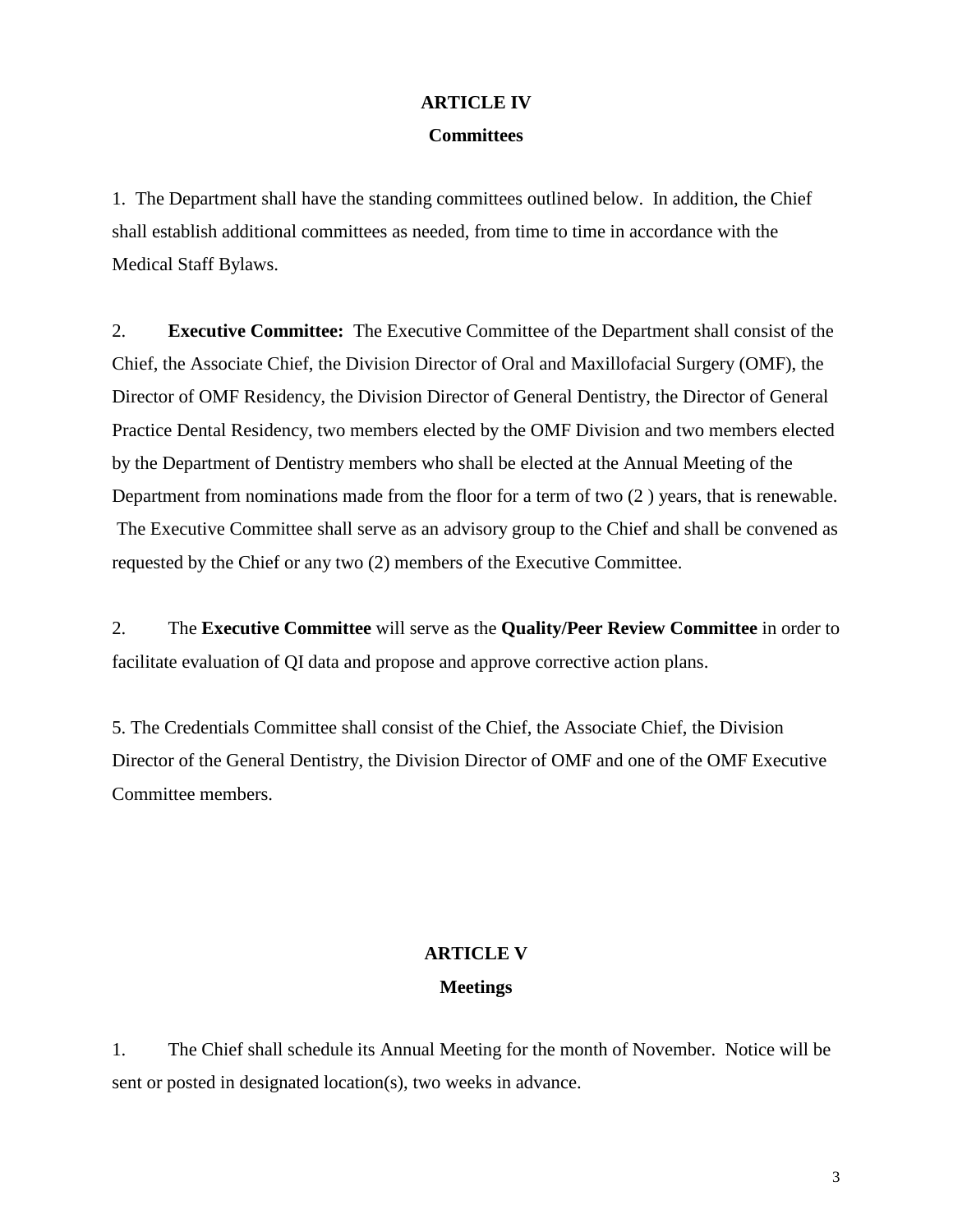2. The Chief shall schedule regular Department Meetings, at least quarterly each year. The agenda of the regular Department Meetings shall be prepared by the Chief. Notice will be sent or posted in designated location(s) two weeks in advance.

3. Special meetings may be called at the discretion of the Chief or on the written request of ten (10) percent of active staff members of the Department or at least two voting members. Special meetings will have a minimum of 48 hours advance notice with date, time and place.

4. A quorum for the conduct of business at any Department meeting shall be those voting members present (but not less than two). Recommendations and actions shall be by consensus. If, in the discretion of the Chief, it is necessary to vote on an issue, that issue will be determined by a majority vote of those voting members present.

5. Minutes shall be taken at each Department and Committee meeting, and other meetings, as applicable, per the Hospital's Medical Staff bylaws. A record shall be made of those in attendance, recommendations made and votes per matter, and a summary of the actions that transpired. A summary of the recommendations and actions will be reported to the Medical Executive Committee.

#### **Article VI**

#### **Credentialing, Privileges and Special Privileges**

1. Individuals will be granted appointment or reappointment to the Hospital Medical Staff according to the Hospital Credentials Policy. Areas of subspecialty expertise requiring additional training, as well as other credentialing decisions or clinical matters relevant to the members of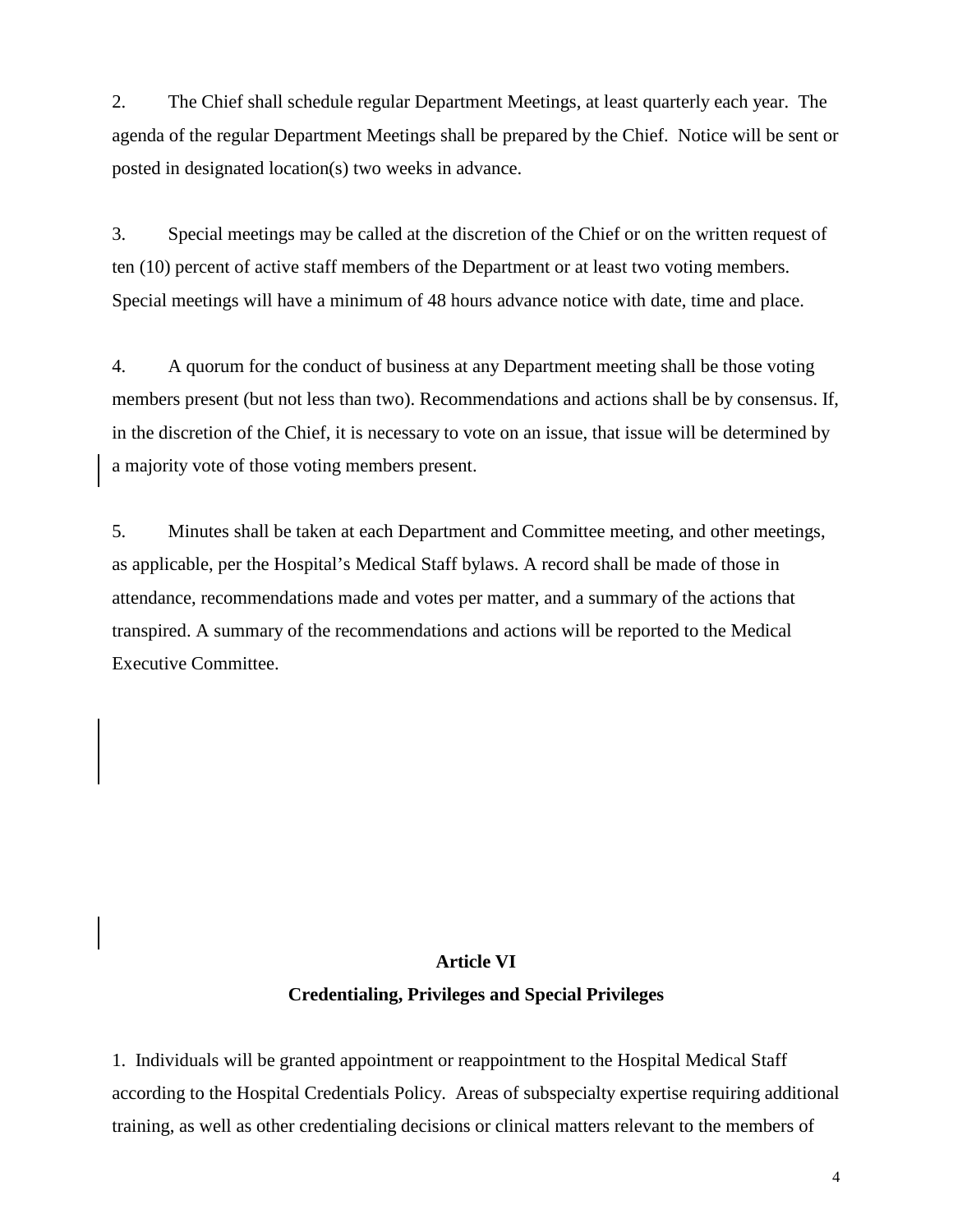the Department, will be determined by the Chief, subject to Hospital's Medical Staff Bylaws and Credentials policy. Special privileges will be approved by the Chief. Privileges for new procedures or procedures that cross specialty lines will be developed and granted as per the Credentials policy.

2. The Chief or designee shall keep a roster of all members of the Department and make periodic reviews of their qualifications.

### **ARTICLE VII On-Call Policies**

The Chief, or as delegated to his/her Division Chiefs, shall be responsible for establishing the on-call schedule consistent with requirements established by Hospital Administration for the Department members.

### **ARTICLE VIII**

### **Amendments**

These Rules and Regulations may be amended by the Chief with the approval of the Executive Committee and the Medical Executive Committee. Notice of these changes will be sent to all members of the Department within a reasonable period of time.